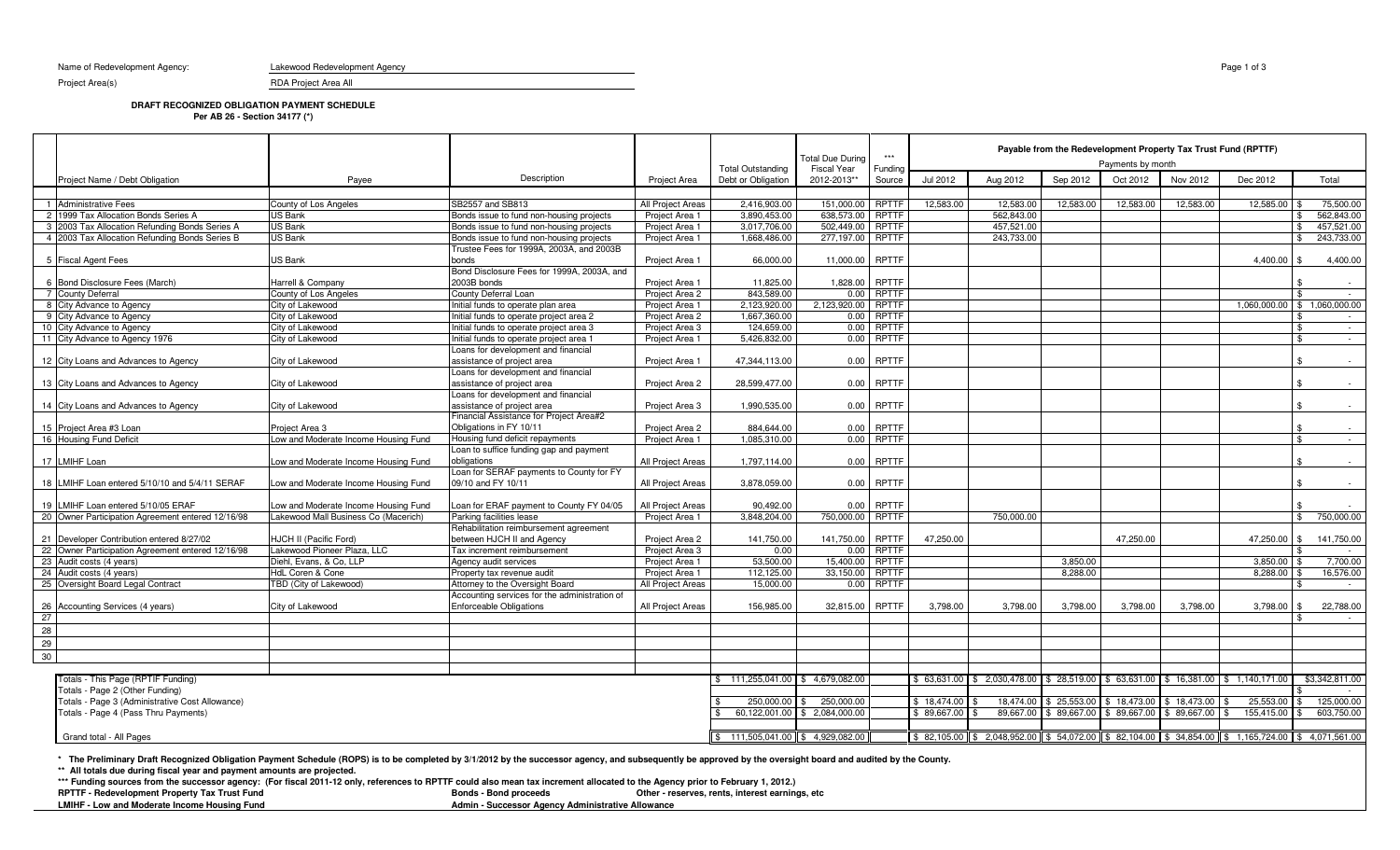Project Area(s) RDA Project Area All

## **DRAFT RECOGNIZED OBLIGATION PAYMENT SCHEDULE**

**Per AB 26 - Section 34177 (\*)**

|                |                                                                                               |                  |                                                                                                                                                                                                              |                     |                                                 | <b>Total Due During</b>    |                      |           |           | Payable from the Administrative Allowance Allocation<br>Payments by month |                                                                                                               |           |                  |                                                 |  |  |  |
|----------------|-----------------------------------------------------------------------------------------------|------------------|--------------------------------------------------------------------------------------------------------------------------------------------------------------------------------------------------------------|---------------------|-------------------------------------------------|----------------------------|----------------------|-----------|-----------|---------------------------------------------------------------------------|---------------------------------------------------------------------------------------------------------------|-----------|------------------|-------------------------------------------------|--|--|--|
|                | Project Name / Debt Obligation                                                                | Payee            | Description                                                                                                                                                                                                  | <b>Project Area</b> | <b>Total Outstanding</b><br>Debt or Obligation  | Fiscal Year<br>2012-2013** | Funding<br>Source ** | Jul 2012  | Aug 2012  | Sep 2012                                                                  | Oct 2012                                                                                                      | Nov 2012  | Dec 2012         | Total                                           |  |  |  |
|                |                                                                                               |                  |                                                                                                                                                                                                              |                     |                                                 |                            |                      |           |           |                                                                           |                                                                                                               |           |                  |                                                 |  |  |  |
|                | 1) Successor Agency Employee Cost City of Lakewood                                            |                  | Payroll costs                                                                                                                                                                                                | All Project Areas   | 227,435.00                                      | 227,435.00                 | Admin                | 17,058.00 | 17,058.00 | 22,744.00                                                                 | 17,057.00                                                                                                     | 17,057.00 | 22,744.00 \$     | 113,718.00                                      |  |  |  |
|                | 2) Other Administrative Cost                                                                  | City of Lakewood | Miscellaneous administrative costs                                                                                                                                                                           | All Project Areas   | 22,565.00                                       | 22,565.00                  | Admin                | 1,416.00  | 1,416.00  | 2,809.00                                                                  | 1,416.00                                                                                                      | 1,416.00  | 2,809.00         | 11,282.00                                       |  |  |  |
| -3             |                                                                                               |                  |                                                                                                                                                                                                              |                     |                                                 |                            |                      |           |           |                                                                           |                                                                                                               |           |                  | $\sim$                                          |  |  |  |
| $\overline{4}$ |                                                                                               |                  |                                                                                                                                                                                                              |                     |                                                 |                            |                      |           |           |                                                                           |                                                                                                               |           |                  | l \$<br>$\sim 10^{-11}$                         |  |  |  |
| (5)            |                                                                                               |                  |                                                                                                                                                                                                              |                     |                                                 |                            |                      |           |           |                                                                           |                                                                                                               |           |                  | <b>S</b><br>$\sim 10^{-11}$                     |  |  |  |
| 6)             |                                                                                               |                  |                                                                                                                                                                                                              |                     |                                                 |                            |                      |           |           |                                                                           |                                                                                                               |           |                  | \$<br>$\sim 10^{-11}$                           |  |  |  |
| $\overline{7}$ |                                                                                               |                  |                                                                                                                                                                                                              |                     |                                                 |                            |                      |           |           |                                                                           |                                                                                                               |           |                  | <b>S</b><br>$\sim 10^{-11}$                     |  |  |  |
| 8)<br>9)       |                                                                                               |                  |                                                                                                                                                                                                              |                     |                                                 |                            |                      |           |           |                                                                           |                                                                                                               |           |                  | $\sqrt{3}$<br>$\sim$ $-$                        |  |  |  |
| 10)            |                                                                                               |                  |                                                                                                                                                                                                              |                     |                                                 |                            |                      |           |           |                                                                           |                                                                                                               |           |                  | <b>S</b><br>$\sim 10^{-11}$<br>\$<br>$\sim$     |  |  |  |
| 11)            |                                                                                               |                  |                                                                                                                                                                                                              |                     |                                                 |                            |                      |           |           |                                                                           |                                                                                                               |           |                  | <b>S</b><br>$\sim 10^{-11}$                     |  |  |  |
| 12)            |                                                                                               |                  |                                                                                                                                                                                                              |                     |                                                 |                            |                      |           |           |                                                                           |                                                                                                               |           |                  | \$<br>$\sim 10^{-11}$                           |  |  |  |
| 13)            |                                                                                               |                  |                                                                                                                                                                                                              |                     |                                                 |                            |                      |           |           |                                                                           |                                                                                                               |           |                  | $\sqrt{3}$<br>$\sim$ 100 $\pm$                  |  |  |  |
| 14)            |                                                                                               |                  |                                                                                                                                                                                                              |                     |                                                 |                            |                      |           |           |                                                                           |                                                                                                               |           |                  | l \$<br>$\sim 10^{-11}$                         |  |  |  |
| 15)            |                                                                                               |                  |                                                                                                                                                                                                              |                     |                                                 |                            |                      |           |           |                                                                           |                                                                                                               |           |                  | l \$<br>$\sim$ $-$                              |  |  |  |
| 16)            |                                                                                               |                  |                                                                                                                                                                                                              |                     |                                                 |                            |                      |           |           |                                                                           |                                                                                                               |           |                  | <b>S</b><br>$\sim 10^{-11}$                     |  |  |  |
| 17)            |                                                                                               |                  |                                                                                                                                                                                                              |                     |                                                 |                            |                      |           |           |                                                                           |                                                                                                               |           |                  | <b>S</b><br>$\sim 100$                          |  |  |  |
| 18)            |                                                                                               |                  |                                                                                                                                                                                                              |                     |                                                 |                            |                      |           |           |                                                                           |                                                                                                               |           |                  | <b>S</b><br>$\sim 10^{-11}$                     |  |  |  |
| 19)            |                                                                                               |                  |                                                                                                                                                                                                              |                     |                                                 |                            |                      |           |           |                                                                           |                                                                                                               |           |                  | l \$<br>$\sim$ $-$                              |  |  |  |
| 20)            |                                                                                               |                  |                                                                                                                                                                                                              |                     |                                                 |                            |                      |           |           |                                                                           |                                                                                                               |           |                  | <b>\$</b><br>$\sim$ $-$                         |  |  |  |
| 21)            |                                                                                               |                  |                                                                                                                                                                                                              |                     |                                                 |                            |                      |           |           |                                                                           |                                                                                                               |           |                  | <b>\$</b><br>$\sim 10^{-11}$                    |  |  |  |
| (22)           |                                                                                               |                  |                                                                                                                                                                                                              |                     |                                                 |                            |                      |           |           |                                                                           |                                                                                                               |           |                  | <b>S</b><br>$\sim 100$                          |  |  |  |
| (23)           |                                                                                               |                  |                                                                                                                                                                                                              |                     |                                                 |                            |                      |           |           |                                                                           |                                                                                                               |           |                  | $\sqrt{3}$<br>$\sim 10^{-11}$                   |  |  |  |
| 24)            |                                                                                               |                  |                                                                                                                                                                                                              |                     |                                                 |                            |                      |           |           |                                                                           |                                                                                                               |           |                  | l \$<br>$\sim 10$                               |  |  |  |
| 25)            |                                                                                               |                  |                                                                                                                                                                                                              |                     |                                                 |                            |                      |           |           |                                                                           |                                                                                                               |           |                  | $\sqrt{3}$<br>$\sim 100$                        |  |  |  |
| 26)            |                                                                                               |                  |                                                                                                                                                                                                              |                     |                                                 |                            |                      |           |           |                                                                           |                                                                                                               |           |                  | $\sqrt{3}$<br>$\sim 100$                        |  |  |  |
| 27)            |                                                                                               |                  |                                                                                                                                                                                                              |                     |                                                 |                            |                      |           |           |                                                                           |                                                                                                               |           |                  | <b>S</b><br>$\sim$ $-$                          |  |  |  |
| (28)           |                                                                                               |                  |                                                                                                                                                                                                              |                     |                                                 |                            |                      |           |           |                                                                           |                                                                                                               |           |                  | <b>S</b><br>$\sim 10^{-11}$                     |  |  |  |
|                |                                                                                               |                  |                                                                                                                                                                                                              |                     |                                                 |                            |                      |           |           |                                                                           |                                                                                                               |           |                  | <b>S</b><br>$\sim 10^{-11}$                     |  |  |  |
|                |                                                                                               |                  |                                                                                                                                                                                                              |                     |                                                 |                            |                      |           |           |                                                                           |                                                                                                               |           |                  | $\mathbf{\hat{s}}$<br>$\sim 10^{-11}$           |  |  |  |
|                |                                                                                               |                  |                                                                                                                                                                                                              |                     |                                                 |                            |                      |           |           |                                                                           |                                                                                                               |           |                  | l \$<br><b>Service</b><br>l \$                  |  |  |  |
|                |                                                                                               |                  |                                                                                                                                                                                                              |                     |                                                 |                            |                      |           |           |                                                                           |                                                                                                               |           |                  | $\sim 10^{-11}$<br><b>S</b><br>$\sim$ 100 $\mu$ |  |  |  |
|                |                                                                                               |                  |                                                                                                                                                                                                              |                     |                                                 |                            |                      |           |           |                                                                           |                                                                                                               |           |                  | <b>S</b><br>$\sim$                              |  |  |  |
|                |                                                                                               |                  |                                                                                                                                                                                                              |                     |                                                 |                            |                      |           |           |                                                                           |                                                                                                               |           |                  | l \$<br>$\sim 100$                              |  |  |  |
|                |                                                                                               |                  |                                                                                                                                                                                                              |                     |                                                 |                            |                      |           |           |                                                                           |                                                                                                               |           |                  |                                                 |  |  |  |
|                | <b>Totals - This Page</b>                                                                     |                  |                                                                                                                                                                                                              |                     | 250,000.00 \$<br>. ድ                            | 250,000.00                 |                      |           |           |                                                                           | $\frac{1}{3}$ 18,474.00 $\frac{1}{3}$ 18,474.00 $\frac{1}{3}$ 25,553.00 $\frac{1}{3}$ 18,473.00 $\frac{1}{3}$ | 18,473.00 | l S<br>25,553.00 | \$125,000.00                                    |  |  |  |
|                |                                                                                               |                  | * The Preliminary Draft Recognized Obligation Payment Schedule (ROPS) is to be completed by 3/1/2012 by the successor agency, and subsequently be approved by the oversight board and audited by the County. |                     |                                                 |                            |                      |           |           |                                                                           |                                                                                                               |           |                  |                                                 |  |  |  |
|                | ** All total due during fiscal year and payment amounts are projected.                        |                  |                                                                                                                                                                                                              |                     |                                                 |                            |                      |           |           |                                                                           |                                                                                                               |           |                  |                                                 |  |  |  |
|                |                                                                                               |                  | *** Funding sources from the successor agency: (For fiscal 2011-12 only, references to RPTTF could also mean tax increment allocated to the Agency prior to February 1, 2012.)                               |                     |                                                 |                            |                      |           |           |                                                                           |                                                                                                               |           |                  |                                                 |  |  |  |
|                | RPTTF - Redevelopment Property Tax Trust Fund<br>LMIHF - Low and Moderate Income Housing Fund |                  | <b>Bonds - Bond proceeds</b><br>Admin - Successor Agency Administrative Allowance                                                                                                                            |                     | Other - reserves, rents, interest earnings, etc |                            |                      |           |           |                                                                           |                                                                                                               |           |                  |                                                 |  |  |  |